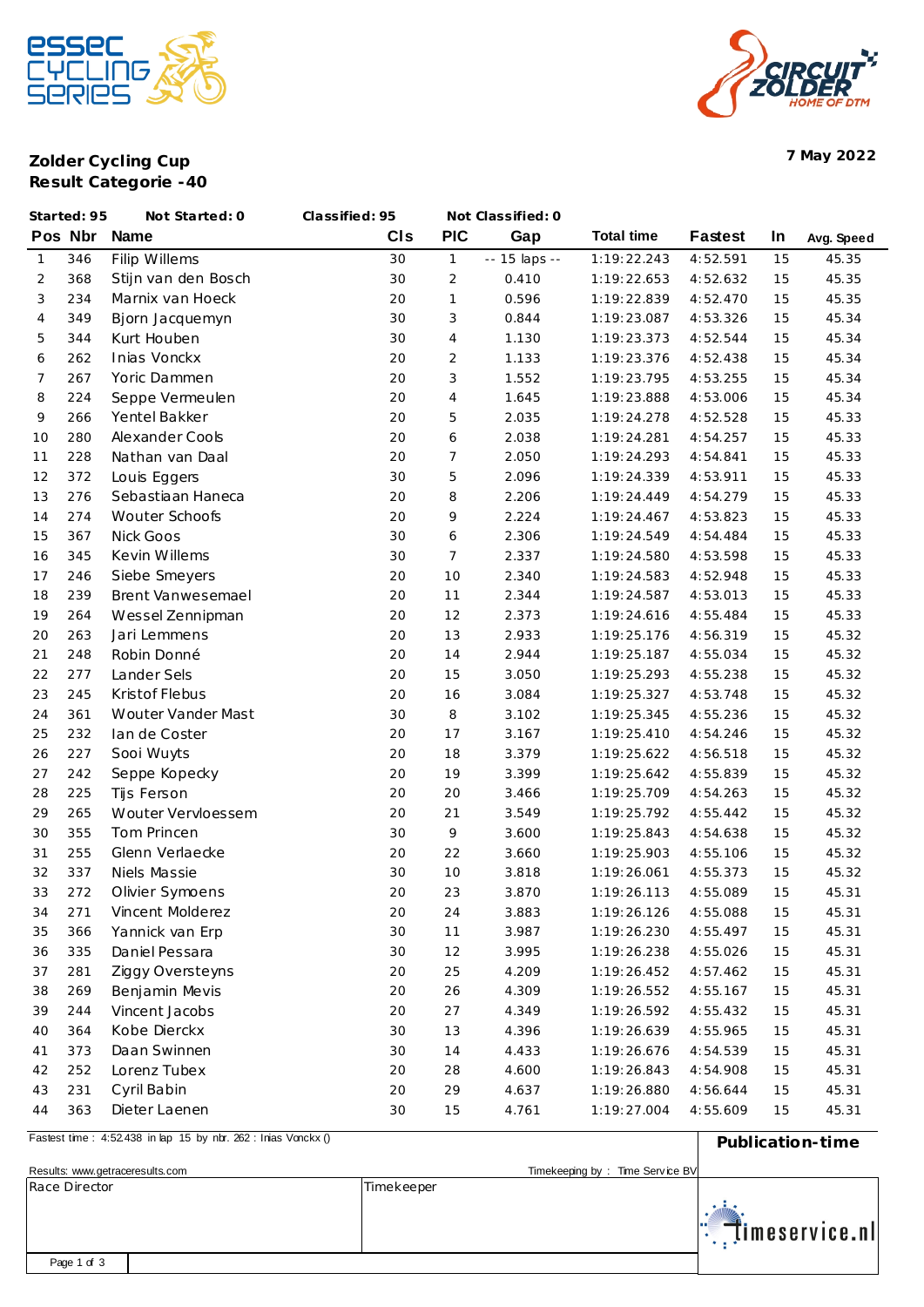## **Zolder Cycling Cup 7 May 2022 Result Categorie -40**

|    | Started: 95 | Not Started: 0         | Classified: 95 |            | Not Classified: 0 |                   |                |                |            |
|----|-------------|------------------------|----------------|------------|-------------------|-------------------|----------------|----------------|------------|
|    | Pos Nbr     | <b>Name</b>            | CIS            | <b>PIC</b> | Gap               | <b>Total time</b> | <b>Fastest</b> | In             | Avg. Speed |
| 45 | 351         | Kristof Meuris         | 30             | 16         | 4.791             | 1:19:27.034       | 4:55.684       | 15             | 45.31      |
| 46 | 223         | Michiel Leysen         | 20             | 30         | 5.055             | 1:19:27.298       | 4:56.328       | 15             | 45.30      |
| 47 | 338         | Jonas Stickers         | 30             | 17         | 5.088             | 1:19:27.331       | 4:55.734       | 15             | 45.30      |
| 48 | 362         | David Vanwijck         | 30             | 18         | 5.382             | 1:19:27.625       | 4:56.890       | 15             | 45.30      |
| 49 | 230         | Cedric Babin           | 20             | 31         | 5.453             | 1:19:27.696       | 4:56.834       | 15             | 45.30      |
| 50 | 360         | Jelle Kennis           | 30             | 19         | 5.509             | 1:19:27.752       | 4:56.340       | 15             | 45.30      |
| 51 | 284         | Lander Peinen          | 20             | 32         | 5.892             | 1:19:28.135       | 4:57.438       | 15             | 45.30      |
| 52 | 334         | Tijl Mesotten          | 30             | 20         | 5.937             | 1:19:28.180       | 4:58.484       | 15             | 45.30      |
| 53 | 339         | Nick Vleugels          | 30             | 21         | 5.962             | 1:19:28.205       | 4:57.895       | 15             | 45.30      |
| 54 | 357         | Dries van Aerschot     | 30             | 22         | 6.075             | 1:19:28.318       | 4:56.569       | 15             | 45.29      |
| 55 | 236         | Timothy Dewaele        | 20             | 33         | 6.278             | 1:19:28.521       | 4:57.056       | 15             | 45.29      |
| 56 | 275         | Julian Nicolaes        | 20             | 34         | 6.600             | 1:19:28.843       | 4:56.998       | 15             | 45.29      |
| 57 | 258         | Jochem Royer           | 20             | 35         | 6.646             | 1:19:28.889       | 4:59.338       | 15             | 45.29      |
| 58 | 229         | Jelle Schuermans       | 20             | 36         | 6.858             | 1:19:29.101       | 4:58.581       | 15             | 45.29      |
| 59 | 282         | Victor Vandebosch      | 20             | 37         | 6.958             | 1:19:29.201       | 4:59.395       | 15             | 45.29      |
| 60 | 333         | Preben Schoeffaerts    | 30             | 23         | 7.355             | 1:19:29.598       | 4:59.679       | 15             | 45.28      |
| 61 | 268         | Jan Zimmermann         | 20             | 38         | 7.523             | 1:19:29.766       | 5:01.011       | 15             | 45.28      |
| 62 | 330         | Stijn de Laet          | 30             | 24         | 7.794             | 1:19:30.037       | 4:57.655       | 15             | 45.28      |
| 63 | 336         | Kristof Janssen        | 30             | 25         | 7.830             | 1:19:30.073       | 4:58.952       | 15             | 45.28      |
| 64 | 226         | Filip Corten           | 20             | 39         | 9.049             | 1:19:31.292       | 4:59.691       | 15             | 45.27      |
| 65 | 222         | Ward Rombouts          | 20             | 40         | 9.058             | 1:19:31.301       | 4:59.069       | 15             | 45.27      |
| 66 | 348         | Sean van Houtte        | 30             | 26         | 9.150             | 1:19:31.393       | 4:59.310       | 15             | 45.26      |
| 67 | 243         | Tom Swartelé           | 20             | 41         | 9.973             | 1:19:32.216       | 5:05.978       | 15             | 45.26      |
| 68 | 279         | Glenn Leys             | 20             | 42         | 10.139            | 1:19:32.382       | 5:00.631       | 15             | 45.26      |
| 69 | 240         | Bas van Assche         | 20             | 43         | 10.297            | 1:19:32.540       | 5:01.669       | 15             | 45.25      |
| 70 | 332         | Jochem Groenen         | 30             | 27         | 10.529            | 1:19:32.772       | 5:00.906       | 15             | 45.25      |
| 71 | 371         | Michael Schmidt        | 30             | 28         | 10.620            | 1:19:32.863       | 5:02.930       | 15             | 45.25      |
| 72 | 340         | Steven Vermaelen       | 30             | 29         | 10.707            | 1:19:32.950       | 5:00.378       | 15             | 45.25      |
| 73 | 343         | Pierre Delhaes         | 30             | 30         | 10.829            | 1:19:33.072       | 5:00.623       | 15             | 45.25      |
| 74 | 220         | Noë Vandervelde        | 20             | 44         | 11.031            | 1:19:33.274       | 5:01.221       | 15             | 45.25      |
| 75 | 331         | Joris Costermans       | 30             | 31         | 12.624            | 1:19:34.867       | 5:04.438       | 15             | 45.23      |
| 76 | 358         | <b>Bram Markey</b>     | 30             | 32         | 13.075            | 1:19:35.318       | 5:06.070       | 15             | 45.23      |
| 77 | 278         | Tom van de Peer        | 20             | 45         | 13.469            | 1:19:35.712       | 5:06.212       | 4              | 45.22      |
| 78 | 365         | <b>Bjorn Schoeters</b> | 30             | 33         | 16.161            | 1:19:38.404       | 5:07.832       | 15             | 45.20      |
| 79 | 354         | Gertjan van Ham        | 30             | 34         | 19.246            | 1:19:41.489       | 5:06.994       | $\overline{4}$ | 45.17      |
| 80 | 250         | Jarne Aerts            | 20             | 46         | 22.387            | 1:19:44.630       | 5:07.630       | 4              | 45.14      |
| 81 | 369         | Stefaan Sprengers      | 30             | 35         | 25.375            | 1:19:47.618       | 5:07.992       | 4              | 45.11      |
| 82 | 353         | Jan Laureys            | 30             | 36         | 26.158            | 1:19:48.401       | 5:05.406       | 4              | 45.10      |
| 83 | 235         | Yannick Steurs         | 20             | 47         | -- 14 laps --     | 1:14:31.299       | 5:05.485       | 3              | 45.08      |
| 84 | 342         | Marques Reyes          | 30             | 37         | 4:58.400          | 1:19:29.699       | 4:57.765       | 14             | 42.26      |
| 85 | 221         | Dominique Curfs        | 20             | 48         | -- 12 laps --     | 1:20:00.964       | 5:08.510       | 4              | 35.99      |
| 86 | 347         | Pieter Reekmans        | 30             | 38         | 2:03.364          | 1:22:04.328       | 5:50.401       | 2              | 35.09      |
| 87 | 352         | Thomas Karwath         | 30             | 39         | -- 10 laps --     | 1:04:01.263       | 5:16.898       | 3              | 37.48      |
| 88 | 260         | Seppe Croon            | 20             | 49         | -- 7 laps --      | 37:25.274         | 5:07.490       | 4              | 44.89      |

**Pastest time** : 4:52.438 in lap 15 by nbr. 262 : Inias Vonckx ()

| FASTEST LIMITE: 4:52.456 IN REP 15 DY NOT 202: IN RES VONCKX () |                                 | Publication-time            |
|-----------------------------------------------------------------|---------------------------------|-----------------------------|
| Results: www.getraceresults.com                                 | Timekeeping by: Time Service BV |                             |
| Race Director                                                   | Timekeeper                      | $\mathbb{R}$ Timeservice.nl |
| Page 2 of 3                                                     |                                 |                             |